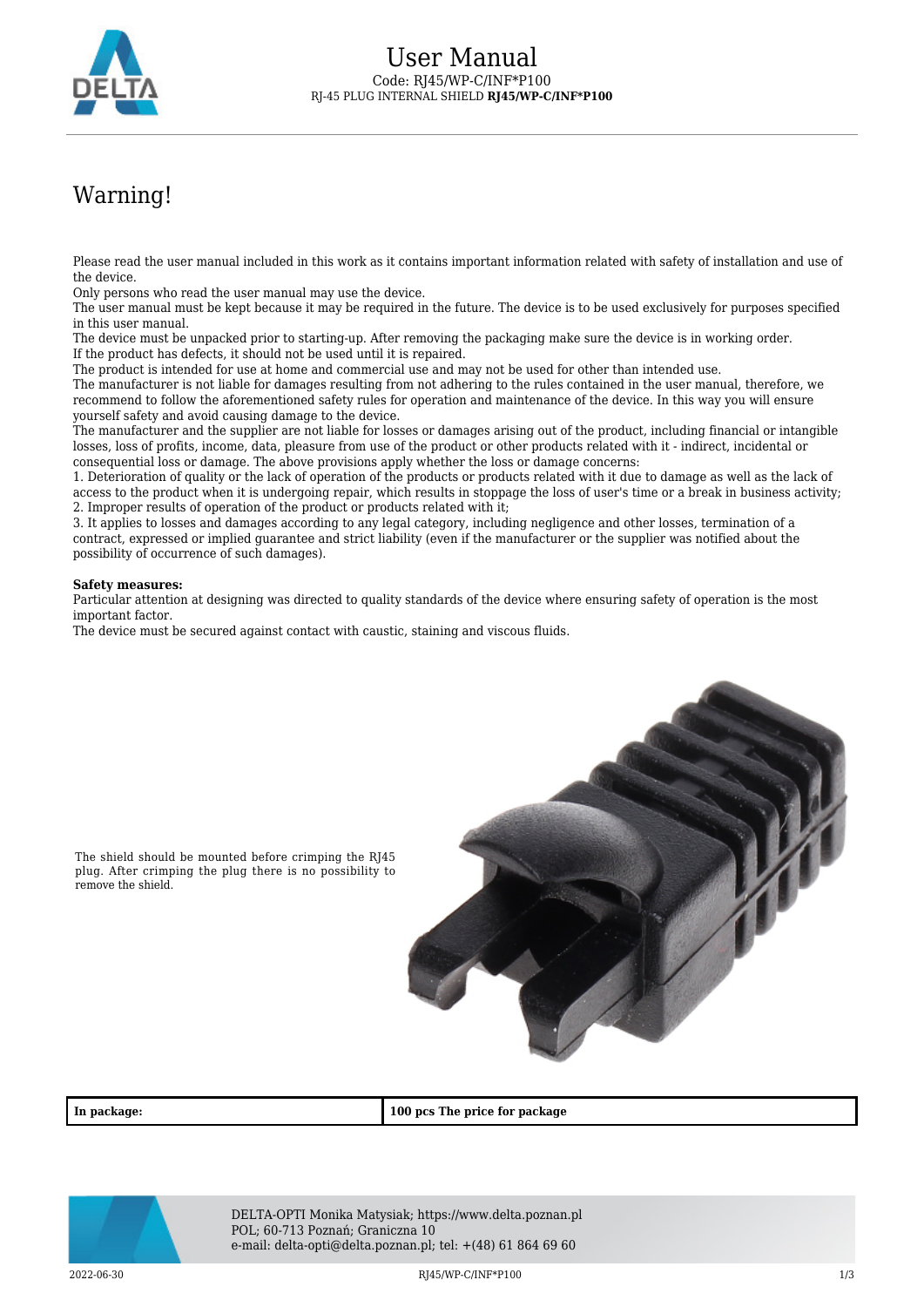

## User Manual Code: RJ45/WP-C/INF\*P100 RJ-45 PLUG INTERNAL SHIELD **RJ45/WP-C/INF\*P100**

| Application: | RJ-45 modular plug internal shield |
|--------------|------------------------------------|
| Material:    | Rubber                             |
| Color:       | Black                              |
| Weight:      | $0.001$ kg                         |
| Dimensions:  | 27 x 12 x 15 mm                    |
| Guarantee:   | 2 years                            |



Example of application:



2022-06-30 RJ45/WP-C/INF\*P100 2/3